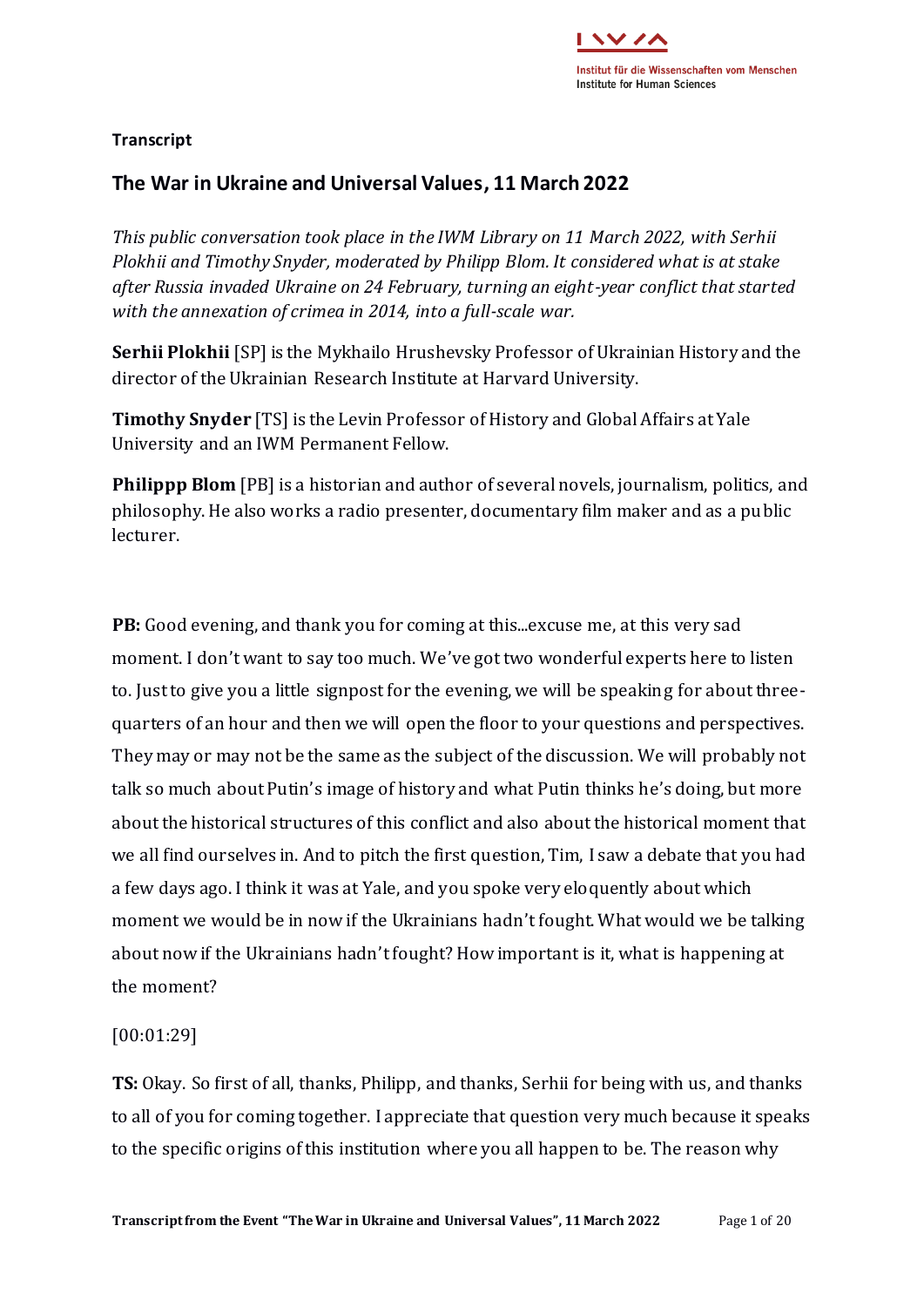

there is this place in the world, the reason why there is this library, this building, is that 40 years ago a young Polish philosopher had the idea that Western conversations would be enriched and over the long-term improved if they were put in contact with people who were then known as East European dissidents. The notion was that our that's my Western 'we'—our way of seeing the world would be enriched, changed, altered in ways we couldn't predict if we were put in contact with people who had different experiences, but perhaps some of the same reference points.

#### [00:02:36]

And I think we are very much in that kind of moment. Again, in 1982, when this place was created, the reference point was, of course, the Solidarity Movement in Poland, which at that point had just been suppressed. But the suppression of the Solidarity Movement by martial law was not the end of the story. And there were people, in the 1980s, who came from Poland and elsewhere in Eastern Europe who did change our conversation, and did enrich our conversation, and did make us wiser people politically and morally. And the Institute has something to do with that. Now that wouldn't have happened if people in Poland, in August of 1980, hadn't taken risks. And when I say we're in a similar moment, I think that's true now.

#### [00:03:23]

The Russian… In 1980 and 1981 in Poland, the question was always, will they invade, will they invade, will they invade? And they didn't invade. In the end, they had the Communist regime in Poland suppress Solidarity. Here they invaded. It's a different day, Russia is not exactly the same thing as the Soviet Union, but this time they invaded, and without cause, without justification. Every justification that's been given for this invasion just makes it worse than it already was. The justifications that have been given for this invasion add a kind of moral dimension, add a kind of moral horror to this invasion. The way that it's spoken about, the way that it's justified, make it worse rather than better obviously.

[00:04:11]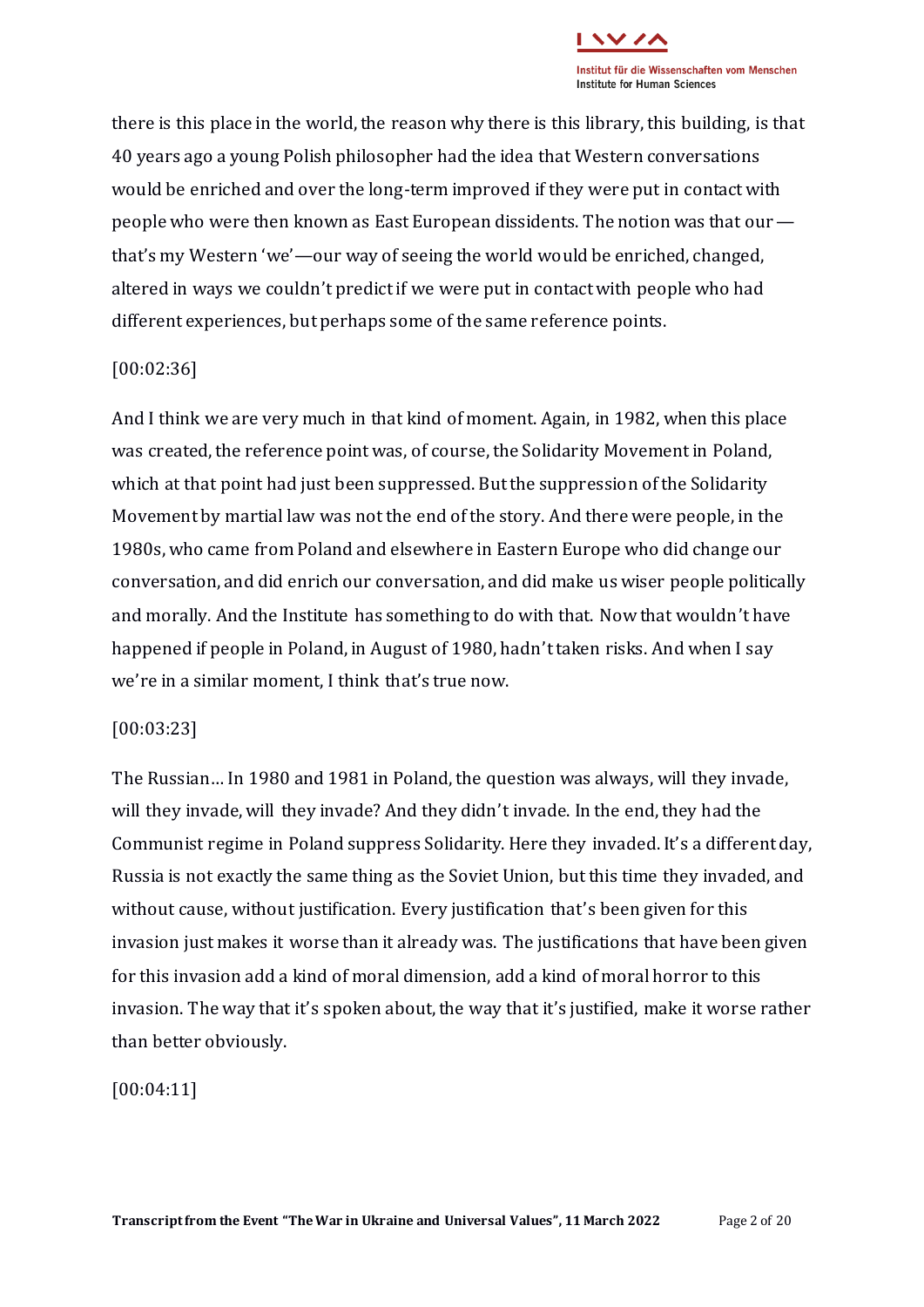

And so I appreciate this question because just to take again, this very small example, we would not be here with an opportunity to talk about values, which is our subject, if it weren't for the fact that Ukrainians are fighting now. If Zelensky had not stayed in Kyiv, if Ukrainians had not chosen to resist, we would all be impoverished by that. We would have lost this time, we would never... We've been given this time as a gift to speak about who we are and what kind of future we might have. If Zelensky had fled, if the Ukrainians had not fought, we would all be that much more cynical, that much more narrow, that much less capable of talking about how the world ought to be.

## [00:04:57]

So, Philipp, that's what I mean. I mean that...I think that every second that they resist is like a day for us, and every day that they resist is like a year for us. It gives us time to think as Europeans, or as Americans, or as people who are concerned about certain values, it gives us time. They've bought us time. And that counterfactual where they didn't resist, for me, is just so dark. It's so dark, the idea that invasion could... We're not going to talk too much about these premises that have been provided for this invasion, but if we lived in a world where those premises were not resisted, we would all be, I think, more cowardly. We would all have fewer examples to look to. Europe would not have this opportunity that it has now to base its moral future on things like resisting imperialism, and resisting colonialism, you know, which is what it ought to be based on. Americans would not have this chance, which they're now having, to have a conversation, which is not about COVID, to have a conversation which is about... Republicans and Democrats are now talking to each other about something for the first time in years, in years. Right? So, what they've given us is an opportunity to reevaluate, and to get across certain divides, and to think about the future. And so that's what I meant.

#### [00:06:23]

**PB:** Serhii, you have written on the history of Ukraine. You're an expert on nuclear matters in Ukraine, on the history of Chernobyl. Now, this is just, at the beginning of the evening, the very darkest aspect of this conflict that is looming in the background, and none of us know what will happen. We have learned not to think that this is run by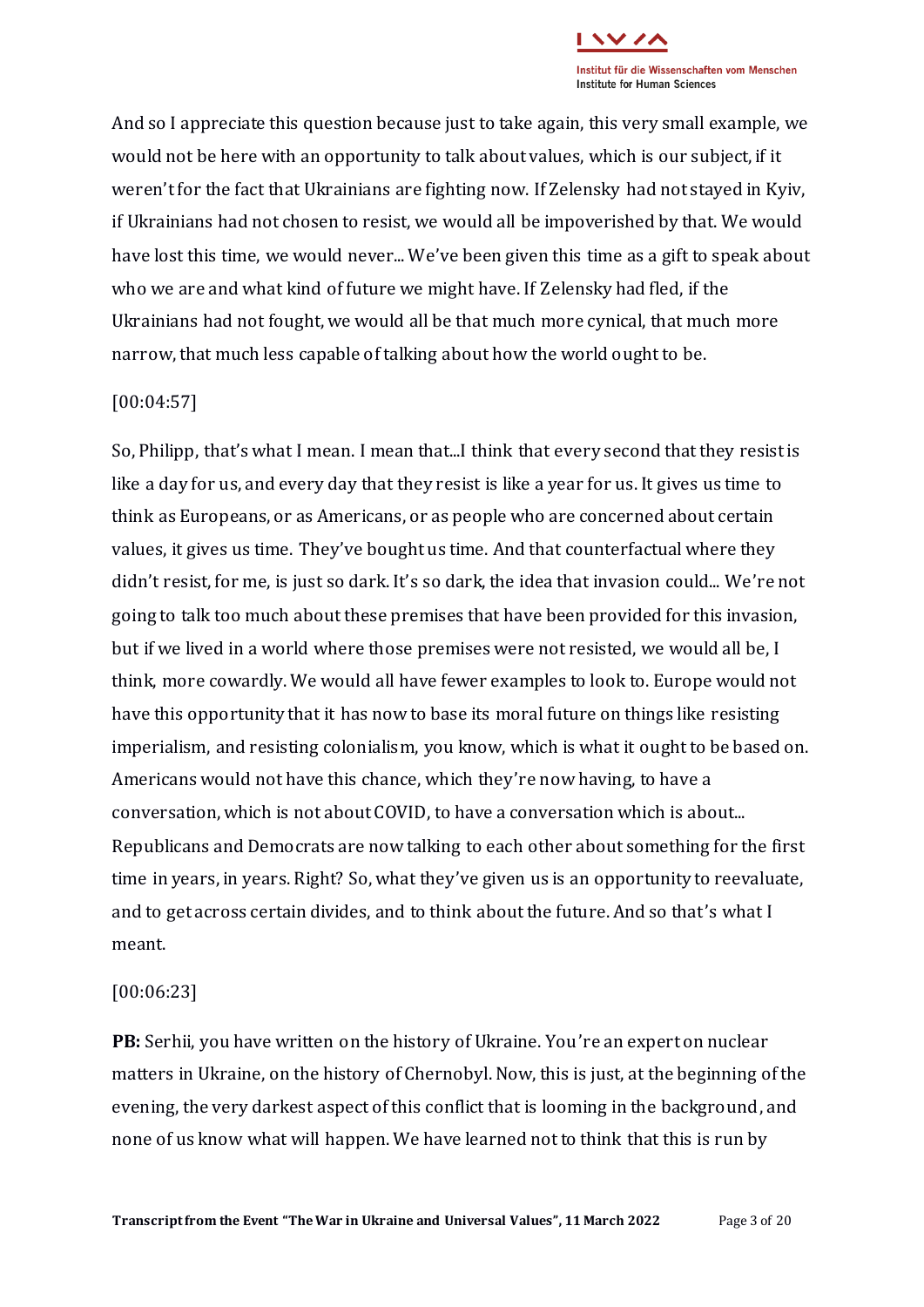

rational principles that we can rely on rational, or even reason, or even self-interest, even on the part of Putin. I don't want to ask you to be a prophet, but if you could say, what does this moment mean for you? You're also a Ukrainian. What does this moment mean for you? What does it mean for Ukraine? What does it mean for a wider picture, even in its openness now?

# [00:07:29]

**SP:** Thank you, and thank you for including me in this conversation. One thing that is very obvious for me about the war, and it started with different excuses, explanations, the goal was really reestablishing Moscow's control over Ukraine's sort of space, and more than that really destroying the Ukrainian nation—as it was called, solving the Ukrainian question for Russia once and for all. And what the war does, it does actually absolutely the opposite to the intentions because I believe that it's not just justification. There were also intentions and beliefs that were behind this decision to start the war, the belief that Ukrainians have no right to exist, as simple as that, and [they]don't exist, and are not supposed to exist in the future.

# [00:08:38]

What you see is Ukraine actually emerging with every battle, from every ruined house, every ruined village stronger and stronger. And there are clear miscalculations on the part of Putin and those who advised him on the war, because Ukrainians demonstrated that they are a nation, that they're dedicated to their state, they're dedicated...that they're united, they're dedicated to the defense of the values in which they believe. Between 80 and 90%, dependent on the day when the poll is done, believe that they will succeed, that they will emerge victorious in that war. A very different, probably percent than we would get in this audience or somewhere, anywhere else, but in Ukraine, that's the percent that we're getting.

# [00:09:33]

So it's a historical moment in a sense that we see really a key moment, a key stage in the formation of the Ukrainian nation. And this is not an ethnic nation. It's a nation that survived back in 2014 by uniting across ethnic, linguistic, cultural, and religious lines.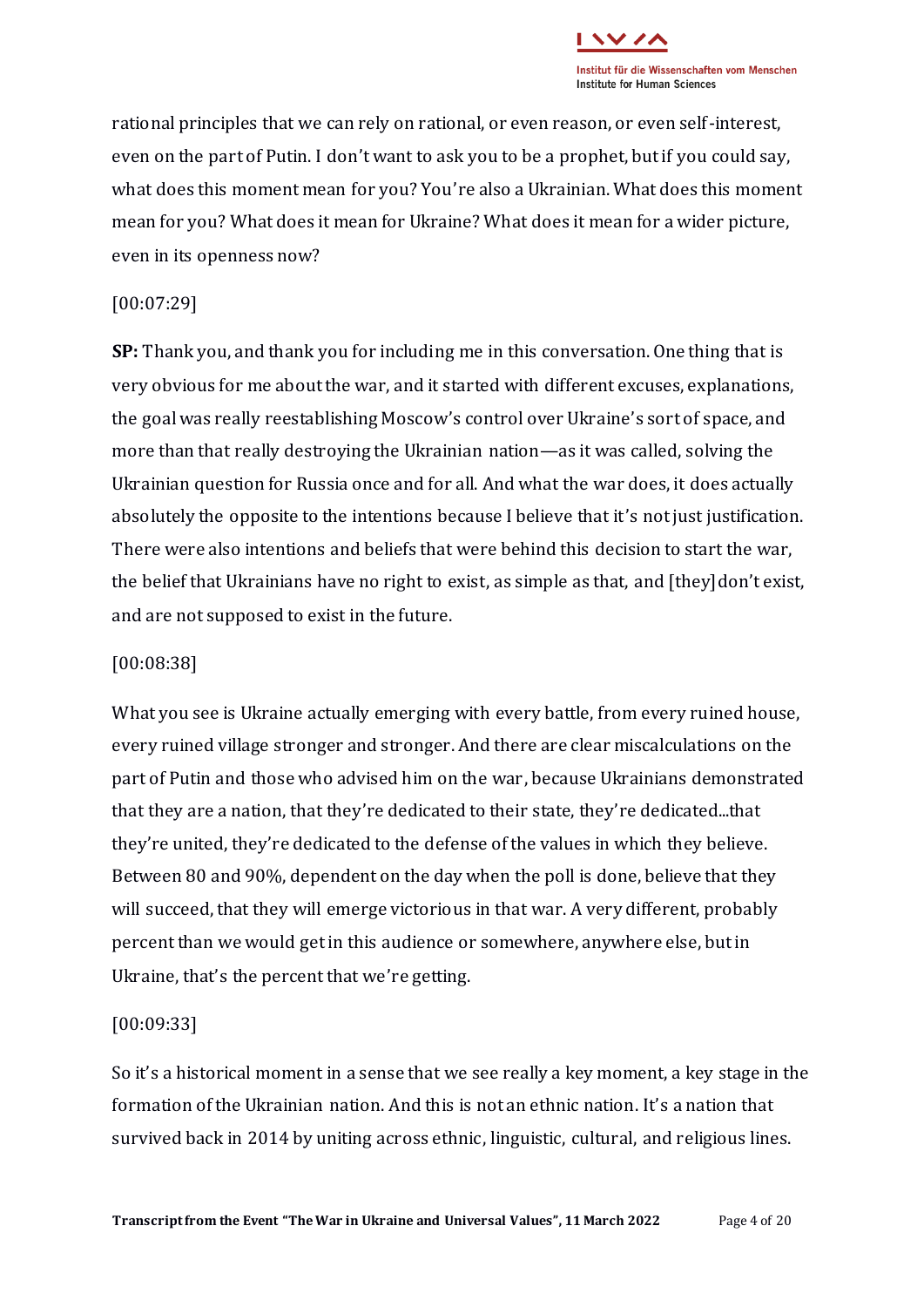

And that's divided how it stands today. If you look at the language, if you look at religion, if you look at regionalism, which always was an issue in Ukraine. Look at the footage of those people in the Russian-speaking towns, in cities, in Eastern and Southern Ukraine, that Putin came allegedly to liberate, and really destroys. They're marching out there against the tanks with Ukrainian banners speaking Russian, and these are the images that certainly are surprising to... And again, there is a different [level of] surprise certainly in that sense in Moscow compared to the surprise in Ukraine or outside of Ukraine. But these are the clearest indications that we got there a new Nation, and it is continuing its formation.

## [00:11:03]

And that war in the long-term will strengthen that nation and will strengthen that Ukrainian project. So the result is already completely opposite to what was envisioned, and that will be the case in the future. Even more so, I have no doubt, and I'm very optimistic in terms of Ukraine, of the future, of the medium-term, long-term. I'm very concerned, of course, of what is happening today, what will happen tomorrow, or this immediate future. But this is the moment of truth in terms of the formation of a new democratic, but also united and strong nation of Ukraine.

#### [00:11:50]

**PB:** Tim, one of the aspects I think that has shocked us in the West most, is that we have been thrown back within a day or two into a kind of history we thought we had passed, a kind of history we thought that would no longer happen in Europe, a history of violent conflict, also a history of quite startling pathos. When you listen to Zelensky speaking, it is a kind of pathos we're no longer used to in the discourse in Europe. And at the same time, it strikes me, what's really startling, is that this is a war of stories. There was no realistic territorial problem that Russia had to fix. Ukraine was not an immediate strategic danger. It is about the vision of a united Russia. It is about the vision of a Ukrainian identity not existing. It is really an almost a narrative war ; unfortunately the bombs aren't narrative that are falling. But can you enlarge on that?

## [00:13:02]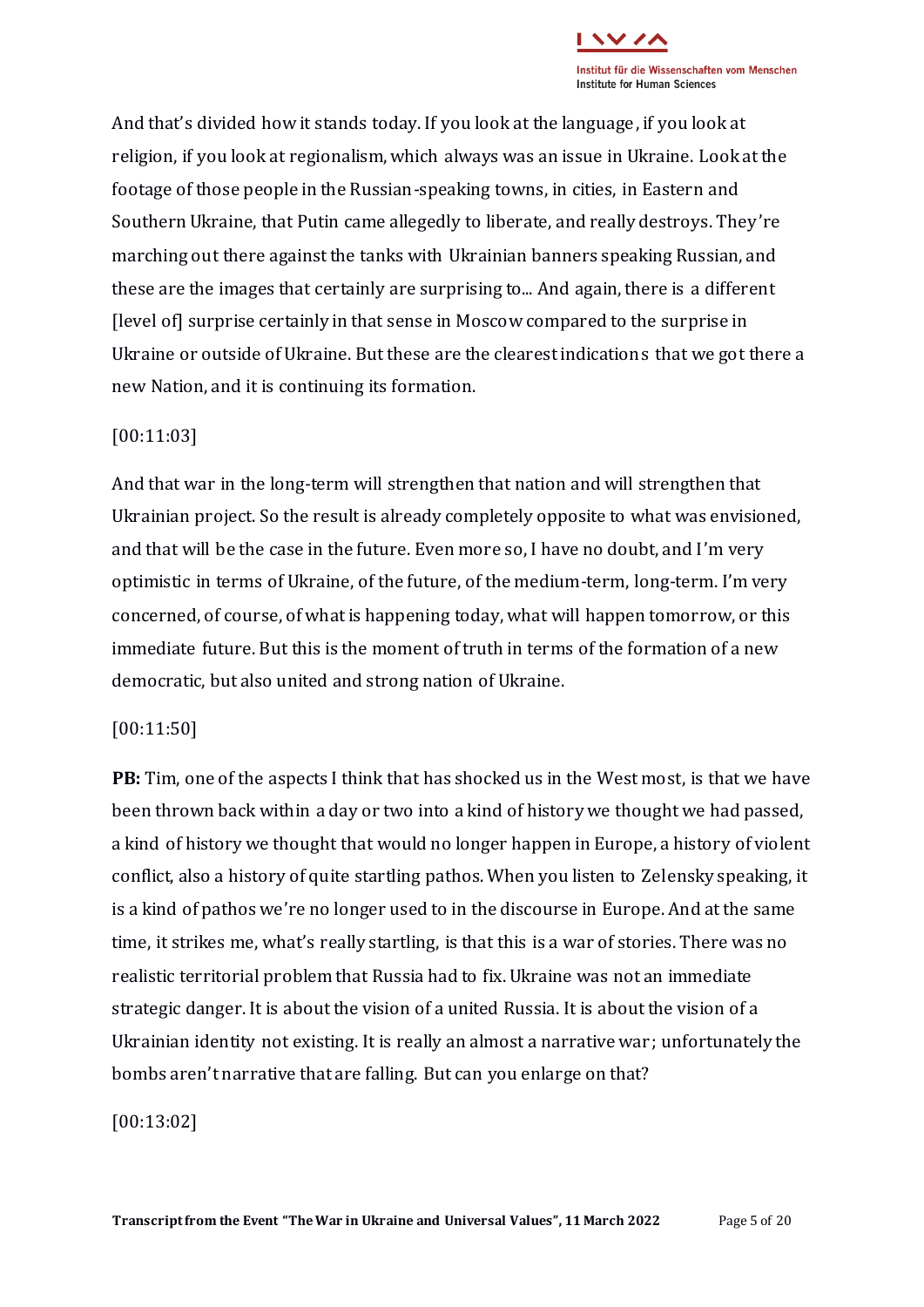

**TS:** So I think that's a very apt point Philipp, and let me try to expand on it in three different directions. When I think of the pathos, as you describe it, of Volodymyr Zelensky, it makes me think of the pathos of Czechs in 1938. The kinds of things that he is saying are very similar to the kinds of things that Czechoslovak leaders were saying at around the time of the Munich Accords, the difference being, and I think it's a very important difference, that unlike the Czechoslovaks, who did make these kinds of clear statements to their Western allies, the Ukrainians are fighting. And that puts round the pathos an entirely different atmosphere, and that is why these addresses that Zelensky makes to Western capitals, Western parliaments are heard.

# [00:14:08]

They may not always lead to all of the responses that he would like, but the fact that there is action that is corresponding to the pathos, he has earned the right to express himself in that way by risking his life. And that changes things dramatically. And it brings things, you know, into a realm of conversation, which is very familiar in this house (by 'house' I mean the Institute für die Wissenschaften vom Menschen (IWM)). The philosophy with which this project [the IWM] began had to do with ideas of the relationship between risk and truth. Right? The truth, you know, Havel for example, that tradition, the truth is what you're willing to take a risk for. Truth is what you're willing to put yourself behind. Right?

#### [00:15:10]

So that's a certain philosophical tradition, which has a certain place in politics, which has been meaningful. You know, I'm not saying that Zelensky is a philosopher, but he is someone who, I would say, has earned a right to these kinds of words. And, of course, you know, the connection that I'm making to 1938 and 1939 is not incidental. The possible comparisons, you know, as you suggest, go much further than that. When I think of this war, I'm not thinking of 1942 or 1943, but I am thinking of 1938 and 1939. And, in particular, picking up on something that Serhii mentioned, in particular, this language that another state is artificial, which is as all of you would know, that's what Mr. Putin has said about Ukraine, that it's an artificial state.

#### [00:16:08]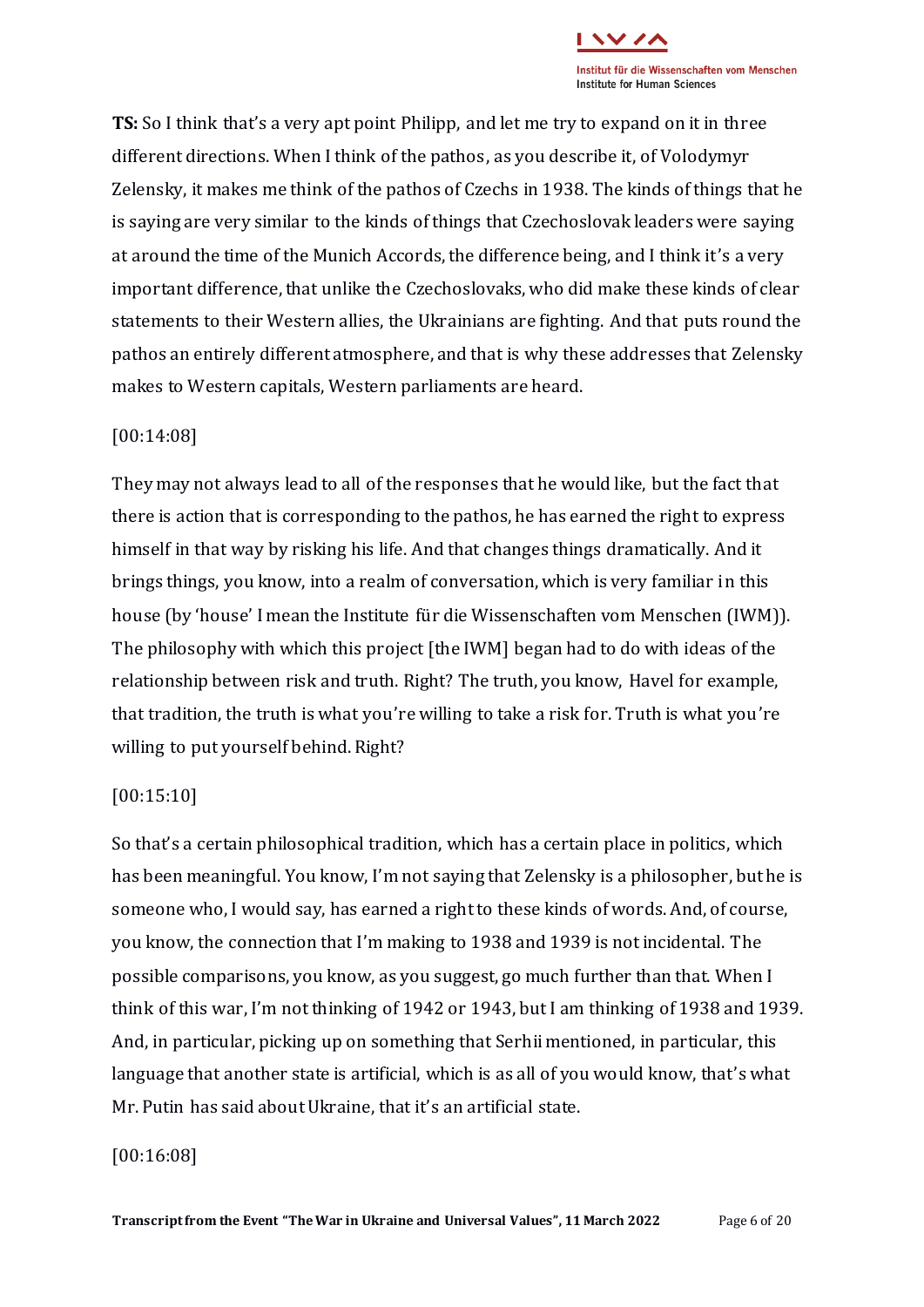That is exactly what Hitler said about multiple European states. Austria, Czechoslovakia, and Poland, all three of which were destroyed with increasing violence in the onset to the Second World War. It is also incidentally what Stalin said about Poland in 1939, that Poland was an artificial state, it never should have existed, and its population includes our ethnic brethren that we have to cross the border to rescue. That kind of atrocity talk, which Putin has now used to try to somehow explain this invasion, that atrocity talk is familiar also from both Hitler and Stalin in 1938 in 1939. The idea, an imagination, right, and entirely imaginary threat where you say, "A country that is actually more tolerant, much more tolerant than mine, I'm going to accuse that country of intolerance and atrocity." That is what Hitler did. Right?

# [00:17:15]

German speakers in Austria were freer than German speakers in Germany in 1938. I'm not saying Austria was a great country in 1938, but comparatively speaking, Russian speakers in Ukraine are much freer, much freer in every respect than Russian speakers in Russia. But there is that same trick, right, this notion that I'm going to imagine an atrocity across the border. And Mr. Putin's speeches have, you know, they're not about history, of course. They're about a kind of myth, but they have this character, as I think Serhii quite rightly says, that when you deny the existence of a nation and a state, what you're doing is asserting your own right to destroy that nation and that state. This is a very important point, which Hannah Arendt makes in *Origins of Totalitarianism*. The language that a totalitarian leader uses to describe the world is there in order to bend the world into that shape.

# [00:18:31]

So, of course, I mean, it's a banal truth, but I'll repeat it. Of course, there is a Ukrainian state, and that Ukrainian state I have to say has proven to be remarkably functional under incredible stress. And, you know, the Ukrainian tax authorities are still functional enough to issue a statement saying that if you happen to claim a Russian armored vehicle or tank and bring it to your farm, you will not be taxed for it. The Ukrainian Nation, as Serhii has already said, it's not that it didn't exist before, but, I mean, what more proof does one need? It's not just that people are fighting. I mean, just imagine the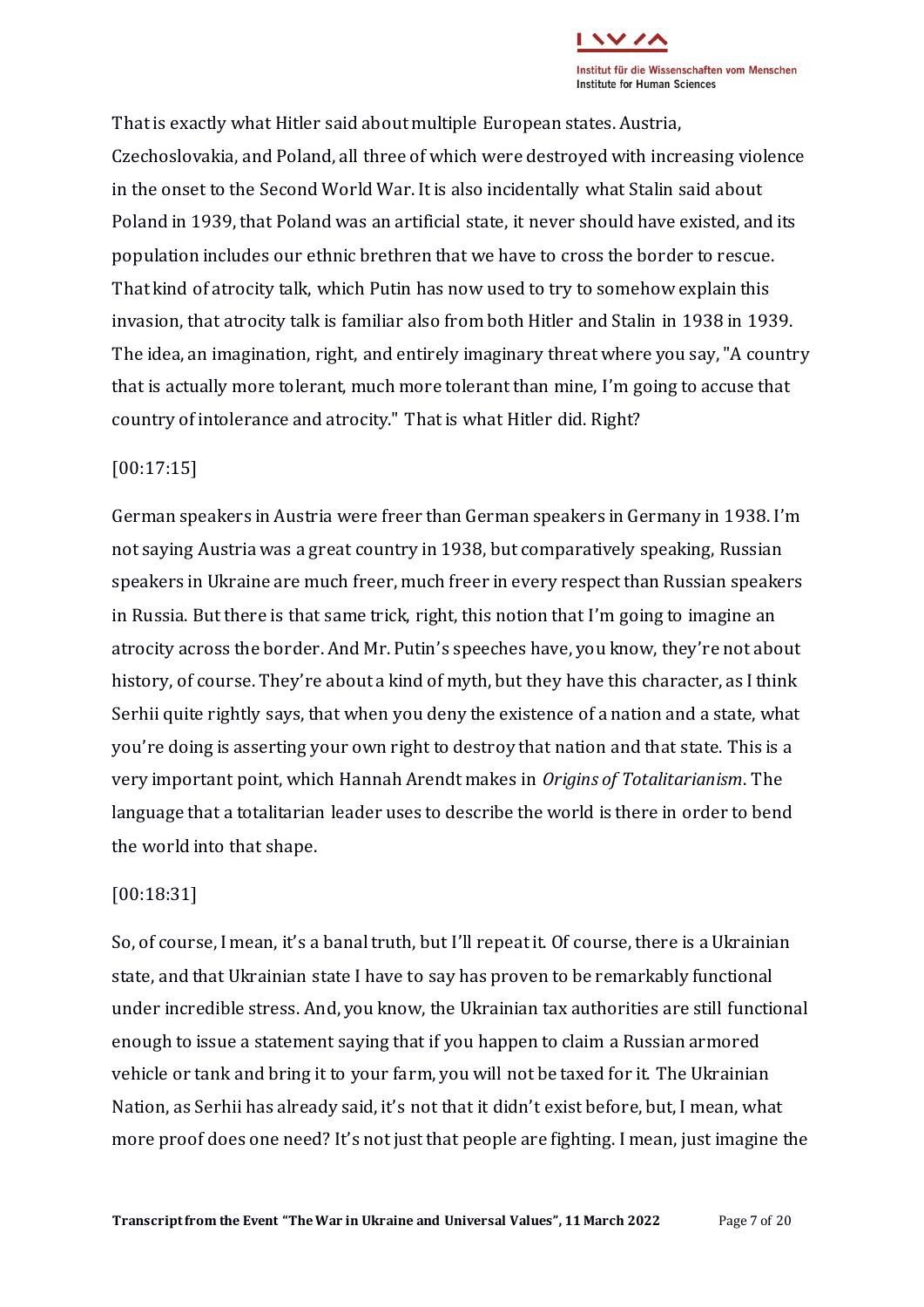

physical courage involved, the physical and moral courage involved in resisting an invasion by Russia, by Russia. It's extraordinary. But all the people who aren't fighting, who are active in what we call in a phrase, which is too, somehow too light for this moment, what we call civil society, all the people who are doing some little thing.

## [00:19:46]

When I speak to my Ukrainian friends, I mean, when I manage to catch them, you know, there are many commonalities. One of the commonalities is that they all manage to calm me down rather than the other way around. But another one of the commonalities is that they're all doing something. They're all doing something for someone else. And, like, that is what is meant by being a nation. A nation is not about a declaration. It's not about some idiotic story about the past. A nation is about the future. It's about being able to do things together.

#### [00:20:35]

So there was a French historian, a brilliant French historian, called Jules Michelet, who described the nation as a daily plebiscite.<sup>1</sup> So the nation is about what you go out and do every day. It's about what you say and what you do every day. It's how you leave a trace. So, you know, this competition of stories, it's a competition as I see it of different kinds of stories, so it's not as though one is directly aligned against the other. There's a story, which is a kind of gray, pale story, about non-existence, you know, the story that all of the past points in one direction. And that one direction is that there can't be Ukraine, there can't be a state, there can't be a nation. And then there's another kind of story, which doesn't address that directly. I mean, one of the things I'm struck by... I mean, there're plenty of Ukrainians who can address all these things directly, but what I'm struck by is that their story is just it's, it's orthogonal, it's somewhere else. Their story is about existence, It's about subjectivity. It's about being now, right, in this twenty-first century.

[00:21:54]

<sup>1</sup> The French philosopher Ernest Renan first used this idea that a nation's existence is a daily plebiscite in his 1882 lecture "*Qu'est-ce qu'[une nation?](http://www.iheal.univ-paris3.fr/sites/www.iheal.univ-paris3.fr/files/Renan_-_Qu_est-ce_qu_une_Nation.pdf)*"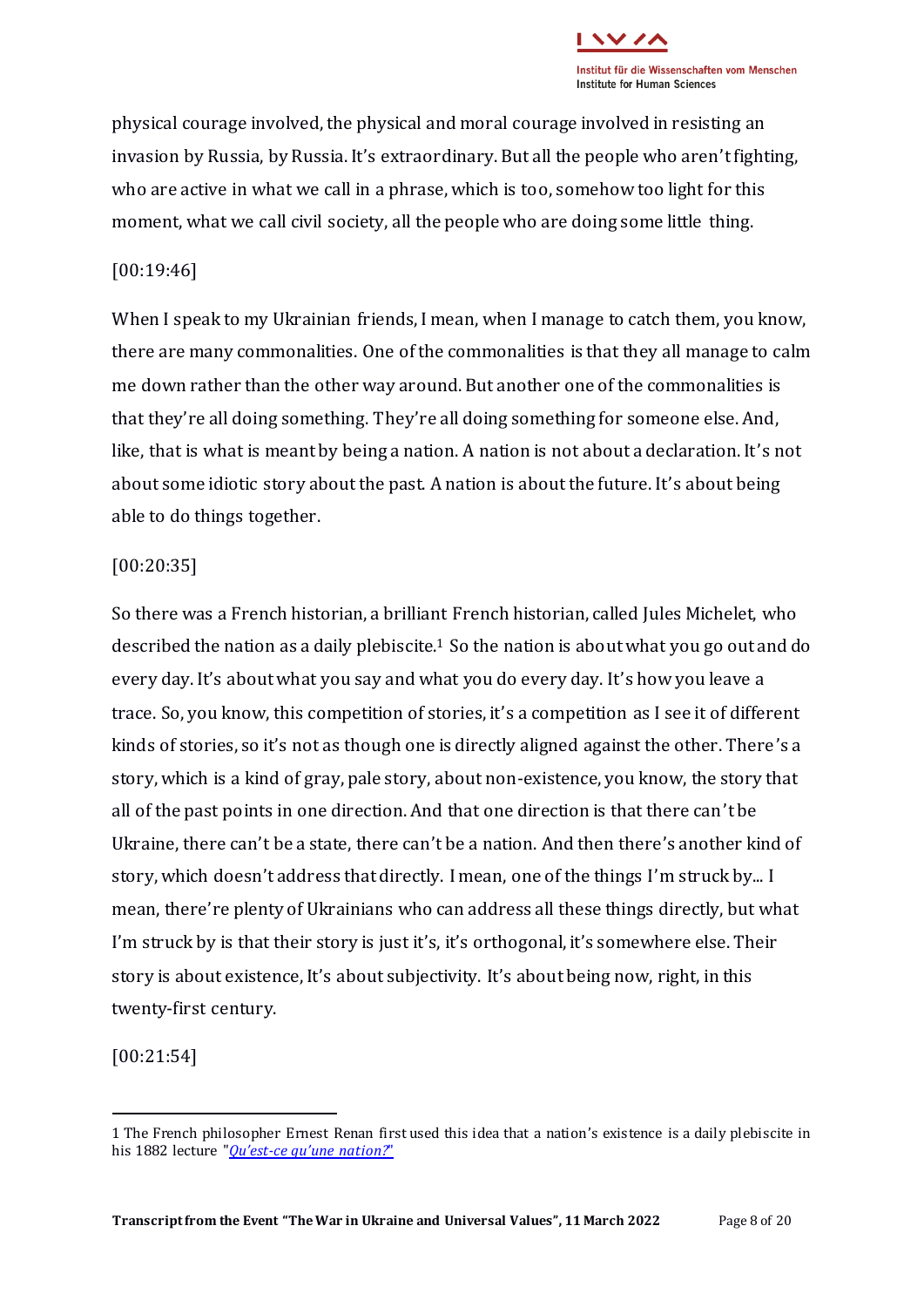

So it's not exactly rebuttal, you know, to that story. It's a different mode of expression. And I think…I'm sure we'll have a chance to talk about Ukrainian history since you have two historians of Ukraine, and, you know, the chair of Ukrainian history at Harvard on the panel, but I think it's very important to recognize that this doesn't come down to who really... You know, when a Viking warlord called Valdemar baptized himself, maybe, 1,000 years ago after having flirted with Islam, and Judaism, and Western Christianity, when a Viking warlord called Valdemar married a Byzantine princess, even though he already had eight wives, or maybe it was six, and 800 concubines, or maybe it was 600, that moment didn't define whether Russia and Ukraine and Belarus are... You know, it's not about disputing the meaning of Valdemar baptizing himself, right? That's not what this is really about because here's the thing... The story that's told by Mr. Putin, about how a baptism 1,000 years ago...

#### [00:23:14]

And I've tried to give you some of the colorful details because it's the colorful details that remind us what history and life are really like, right? But this kind of story that Mr. Putin is telling is a basically fascist story. It's a story about how once upon a time nothing was fragmented. There was purity, someone got baptized, there was water, they were purified, everything was purified, and his name was Vladimir, and my name is also Vladimir. No, that is quite literally the story. That is the story. It has been said in basically so many words. He's also said that in the length of 7,000 words in a published paper, but that is basically the story. And that is a fascist story.

# [00:24:03]

The story that the world was once united, the story that the world was once united and pure, but it has been fragmented and broken by outsiders. That is Mr. Putin's version. The version is that everything which is Ukraine comes from outside. It's the Poles, it's the Germans, it's the Austrians, it's the Americans. That's all artificial. And so if you can just strip that away then you come that back to the real story, the unity, this imagination that he has about the last 1,000 years. The thing is his story, the last 1,000 years, has everything in it except for the facts. And in order to strip away the facts, as Serhii quite rightly said, you have to strip away the people. You have to kill all the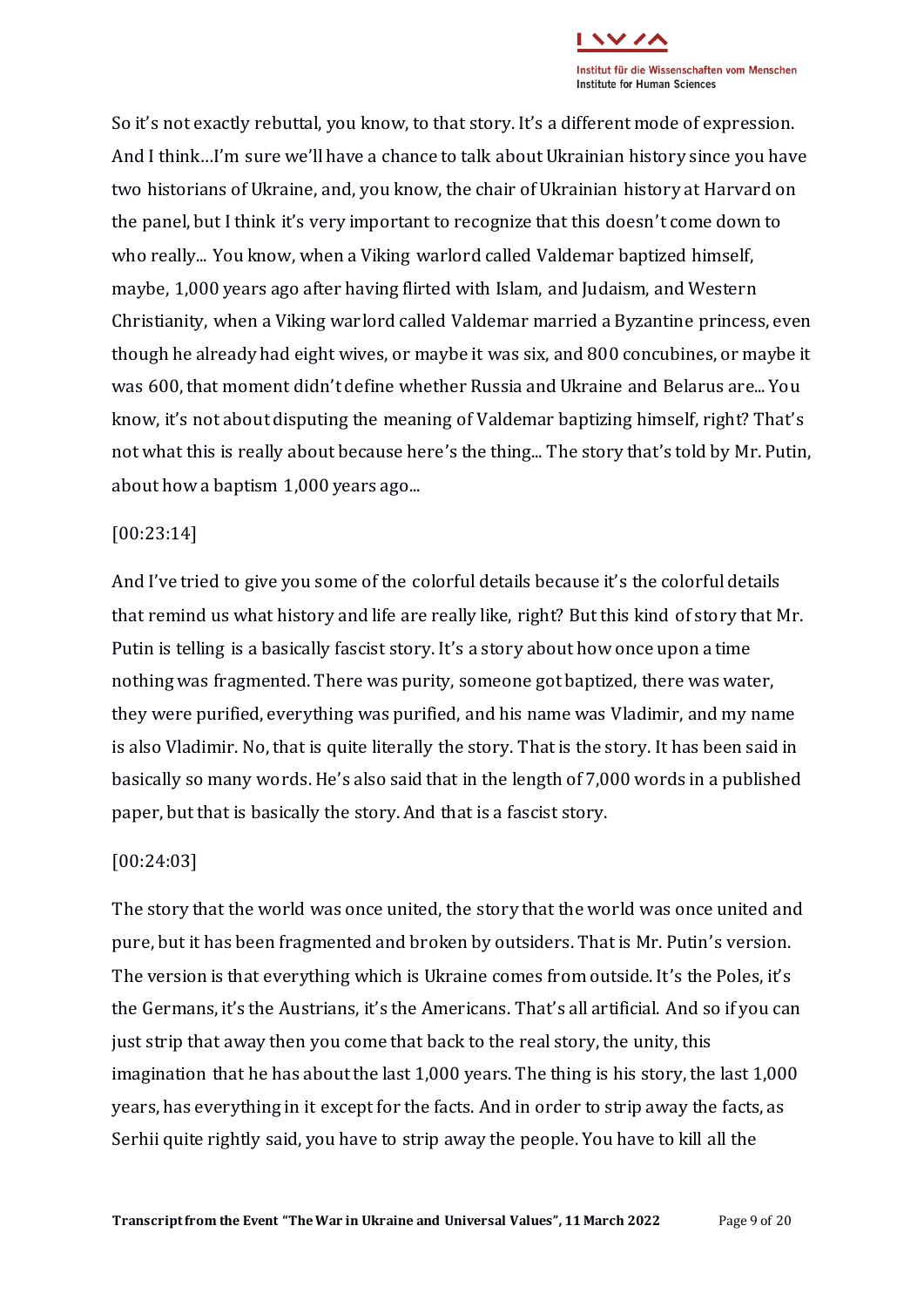

people who have been produced by history as it actually has been. You have to physically eliminate all of the variety, which allows people to speak of belonging to a nation and doing the small things that make a nation real.

### [00:25:09]

And that is the relationship between Putin's story and this invasion. It is about getting rid of the Ukrainian nation as it has actually been created by history and trying to move towards this vision of purity where there is nothing, there's no contingency left, there's no difference left, there's no variety left. There's just, what Mr. Putin himself calls, this kind of historical unity. So that's one kind of story and where it leads. And so that's why I wanted to stress that. It isn't a battle of stories in the sense that we have to decide what that baptism 1,000 years ago really meant. I think it's more important to recognize that there's one kind of story, which leads in this horribly homogenizing direction, which justifies violence. And then there's a different kind of story which is basically saying, "We're here. We're here."

### [00:25:56]

**PB:** So Serhii, every conflict such as this one, and I don't want to belabor the point of this story too much, but to me, at least stories are enacted values or dramatized values. And, you know, they teach us how to be in the world to some extent. As you have just so eloquently said, we're seeing the emergence of a story, the emergence of the story of a new Ukraine. We're also seeing breakdowns of stories, very dramatic. I mean, from the third-hand knowledge that we can perhaps have, it seems that Mr. Putin really did think that the soldiers would be greeted with flowers and Ukrainian folk songs. And there was no plan B when that didn't happen. And that story is clearly broken. And there seems to be a great deal of confusion, also, which story to tell now. As you said, you know, all sorts of reasons are being given and it's rather chaotic because there is no great story to carry this anymore. But there's another story it seems to me that's breaking down. And that's the story of the West, the story of a West that knew that it could be wealthy, and safe, with impunity, and that the nasty aspects of history would never touch it again. All of a sudden that story is no longer true.

#### [00:27:23]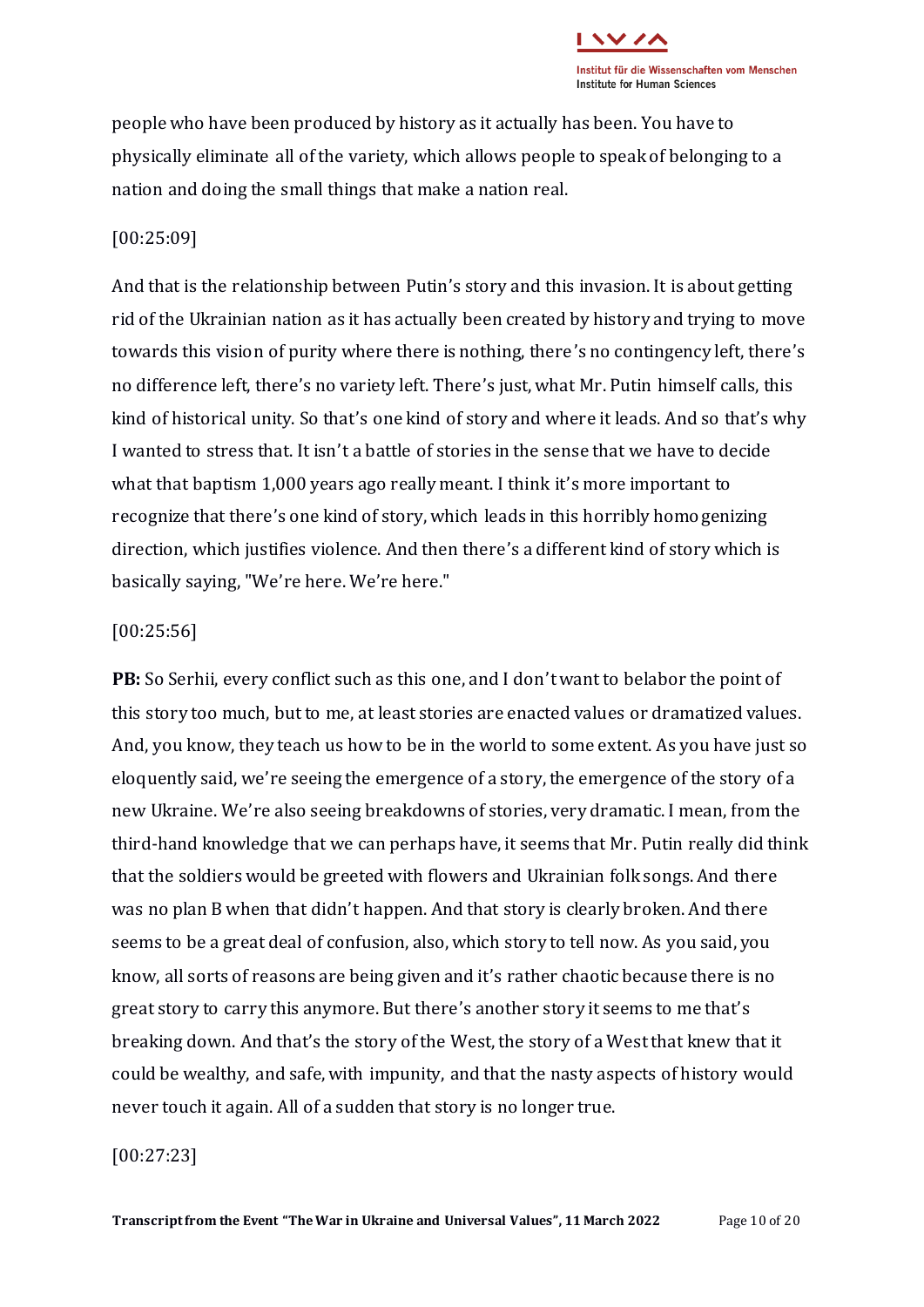

**SP:** Yes, yes, yes. I think these are just excellent points and very deep ones. In terms of the story that is being broken, and again, Tim did an excellent job tracing it back certainly to the...or the way how the story is formed to the baptism of Rus', I would focus on the 19th century, on the imperial part of the story narrative. And that's the existence of one big Russian nation. That's where Putin's ideas come from, belief comes from. And in that world, there is no real place for either Ukrainians or Belarusians, maximum Little Russians or White Russians, who can dance a little bit differently or speak a funny language, but they're not nations and not supposed to be nations. And the Ukrainian language was banned for 40 years for publications in Ukrainian in the 19th century exactly to make that story a reality, to arrest the development of Ukrainians and then Belarusians as well.

## [00:28:38]

And what we see is a continuation of that story or that narrative, and those policies, by someone who believes in this 19th century conservative Utopia, pre-modern nationhood sort of thinking, very imperial thinking in that sense. And then expects that, as you said, people will greet them with flowers because the story is so beautiful, is so great. And he believes in it. And people are welcoming him with either all Soviet grenades, or javelins, or whatever it is, which breaks the story right there. And the Ukrainian story emerges, which has its own again, myth and mythology, but of a different kind that brings it to the fore.

#### [00:29:41]

And what you see more and more is this reference to the Cossack past, certainly. And that's where the anthem of Ukraine, Ukraine is not dead yet, this is about that. This is about the Cossack state being gone, destroyed by the empire in the late 18th century, but we as Ukrainians, we continue. So the model is, of course, the Polish model, the petitioning of the Polish, Ukrainian Commonwealth, but that's what we have and this Ukraine is not dead yet. And now we're defending this state that is there. So it's really what is happening is very much rooted in this original mythology of the formation of Ukraine as a modern nation in the 19th century.

### [00:30:28]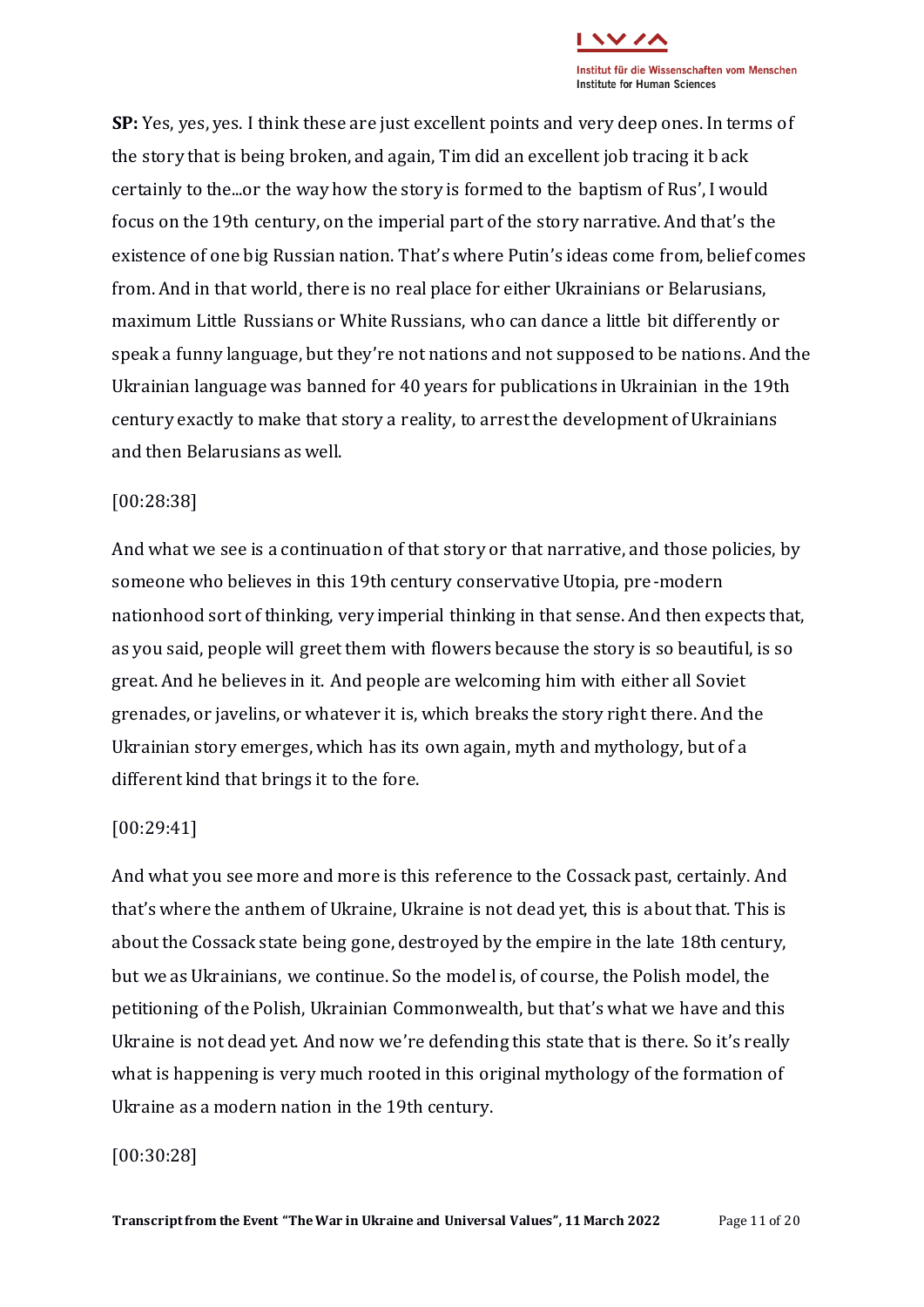What is different now and different from the five attempts to create a Ukrainian independent state in the twentieth century—the fifth succeeded—is that the idea of Ukraine is not just an idea of intellectuals. It's not something that maybe people believe in and are prepared to vote in favor of it. Now they're prepared to take arms in their hands, whether they're trained or not. In my native city of Zaporizhzhia, there were not enough arms for people, for volunteers who came and wanted to get them. And the same is true in Kyiv. And many of them, and Tim mentioned, they're our friends, they're historians, they're people in the humanities who we know quite well, young people, sending their families and small children back and staying. Different estimates, 40,000, 50,000 people from Europe returned. Men returned to Ukraine to take arms.

# [00:31:40]

So it's a different... And again, Zelensky earned his right to say things that he's saying. That's what is happening today, that the Ukrainian resistance, the Ukrainian dedication to the ideas is something that gives a different meaning to Ukrainian story. Again, in terms of...it is more than a story to something that is embraced by the people, and people are prepared to risk their lives for that. And finally, the West. I think that what is happening here to a degree I addressed in the talk that I gave here about the "end of history." And deep down in different ways and in different interpretations, it seems to me that almost everyone whom I knew believed that the page was turned on that violent story of the twentieth century, and on the violent story of the long 19th and twentieth century.

# [00:32:54]

And I look at Ivan [Vejvoda] here and again, 1990s Yugoslavia, it was…Okay, this world crisis started in the Balkans, it's ending in the Balkans. Somehow, the twentieth century ended bloody and dramatically, but it ended. And now we're in a different world where annexation is not happening, where aggression without any excuse whatsoever is not happening. That is why historians are here to tell us about the scary stories that that was somewhere in the past. And now it's a nightmare of living through the most awful, the most painful, the most damaging parts of the story that was history, that we were studying and we were teaching to others. And this is awakening.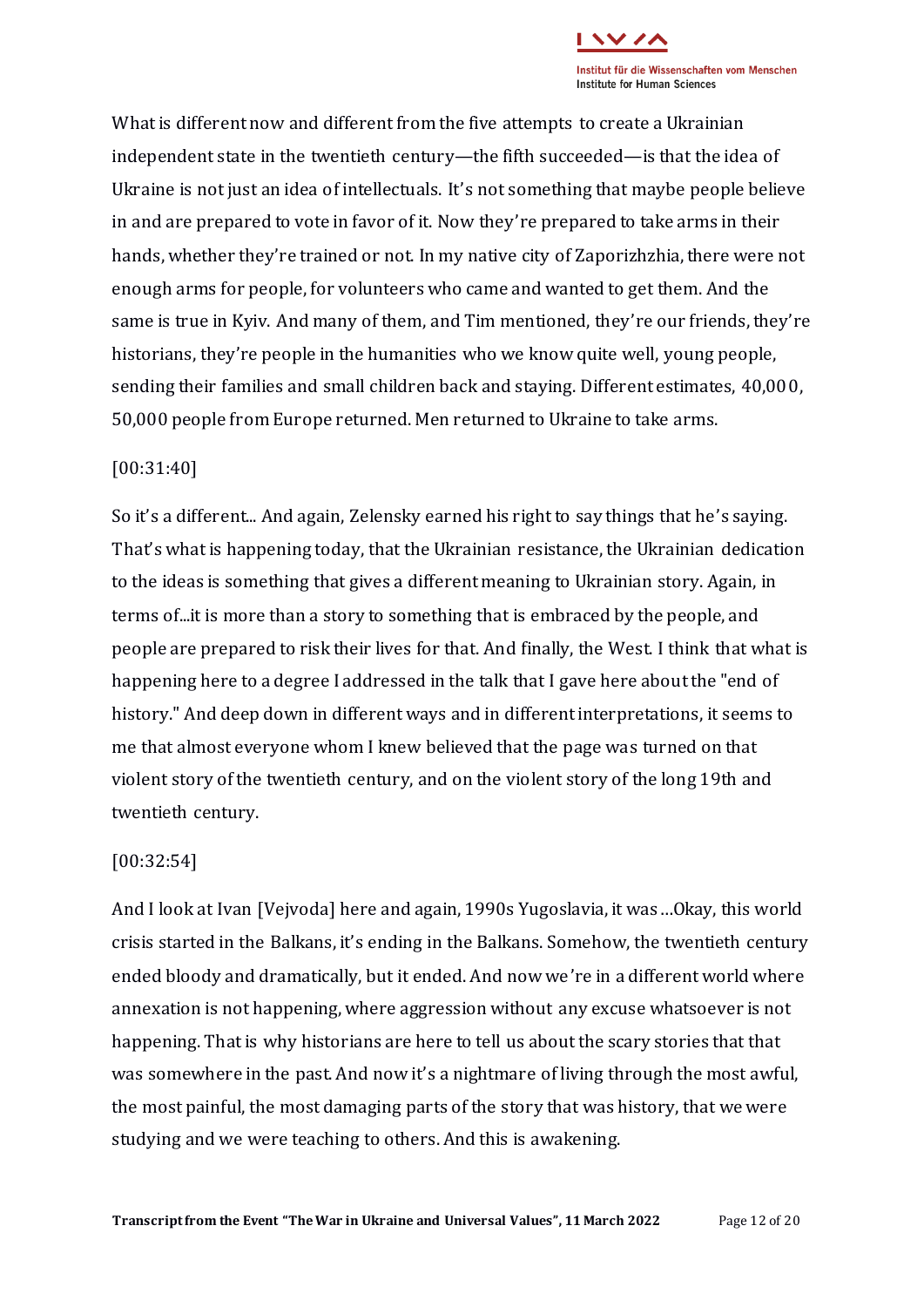

## [00:33:55]

There were long debates whether we are in the new Cold War or not. Look at the German budget, defense budget, which doubled. If this is not an indication we are in a different world, which also looks scary, frighteningly familiar from what was happening in the twentieth century. But if you don't want the twenty-first century turning to the twentieth century, we have to come to that realization. We have to come to the realization that if there would be the sort of European and world solidarity over the issue of the Crimea, or before that over the issue of Chechnya, we would not have Crimea. We would not have Donbas. We would not have Ukraine today. And if you don't get together and take risks, and sacrifices—and sacrifice is already being taken, but also risks—things will get worse. And there was a question of what would happen if the Ukrainians would not fight. The future would look actually much, much worse for all of us in Vienna, in Austria, in Europe, in Cambridge, Massachusetts.

## [00:35:20]

**PB:** Tim, a war like that, like this exposes a lot of dirty little secrets that societies have. And to take Serhii's point, and Fukuyama also said basically the goal of the world is to get to Denmark. We will all become Denmarks, you know, all terribly civilized, and wealthy, and rather equal, and with free markets and liberalism. And we all know that that hasn't happened. We've been plunged perhaps back, perhaps forward, into quite a different time of history. So what does this moment mean for the West and its image of itself?

# [00:36:07]

**TS:** So let me... I want to continue, I want to address that in two ways. I want to look at a very important Western, but not only Western, reference point, which is the Second World War, and talk for a moment about how that is now being contested. And then I'll say a word about the future or what we're following off from, following from Serhii, what kind of a turning point this might be in a self-conception. We've talked a bit already about how this resembles 1938 or 1939. And Serhii's made the point that one has to address this differently than one addressed 1938 in Czechoslovakia, or 2014 in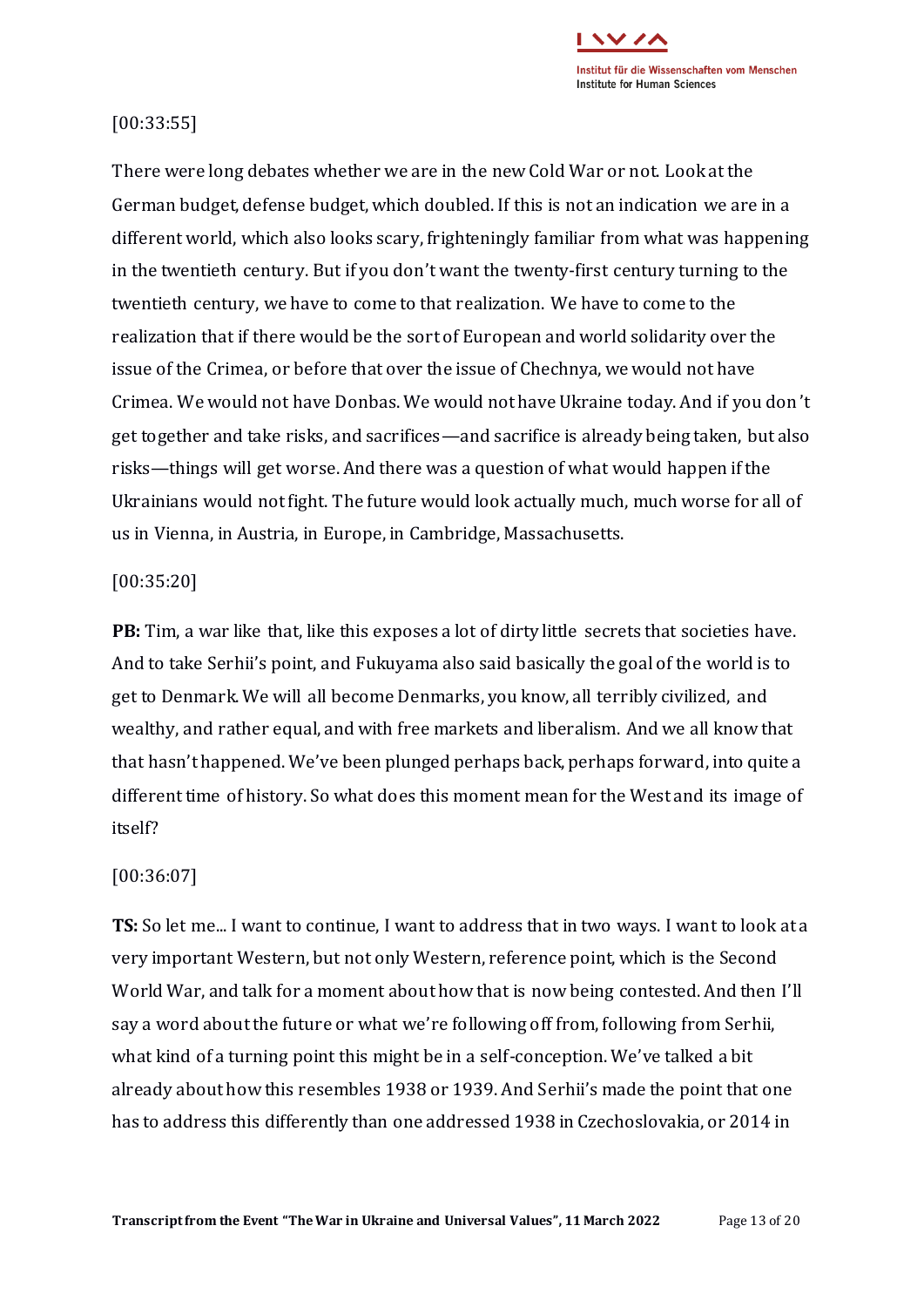

the Donbas if one wants to... I'll make the point slightly more strongly, if one wants to get to the twenty-second century at all, if we're going to get across this century.

## [00:37:14]

But it's not just... So we're making these comparisons in a kind of pragmatic low-key way, but it seems to me that for the European Union, in particular, it's very important to see that their whole conceptualization of the Second World War is now under active assault. So there's an obvious way in which this is true, and that is that there's a war going on, and there shouldn't be a war going on. And European integration is supposed to prevent war, and now we have a war which is...whatever your definition is, it's a terrible war of aggression and destruction. But in addition to that, there is a contestation of vocabulary, which has a great deal to do with whether and how Europeans and others are going to be able to think about the future. And it has to do with the end of the Second World War, with the outcome of the Second World War, with how we judged the Second World War.

## [00:38:24]

And what I have in mind is Mr. Putin's attempt to appropriate the basic concepts that Europeans and others have used to try to understand and then build a moral and institutional infrastructure around the Second World War. Concepts such as genocide, concepts such as Nazi, concepts such as tribunal. In Mr. Putin's declaration of war, a couple of Thursdays ago, and in a number of statements since what he has done has been to claim that this war is about... And I hate to even repeat this because it's so absurd and grotesque, and it's such a moral atrocity, honestly, that this concept is even in the world, but that what he means to do is to denazify Ukraine.

# [00:39:27]

Now, that is horrible in a factual way, of course, because it's a country with democratic elections. It's the only country... You know, and as historians, they tell us never to predict things, but I'm going to predict this. It's the only country that's going to elect a Jewish president with 73% of the vote. That's not going to happen again. None of you is ever going to see that in a country besides Israel, which has a certain affirmative action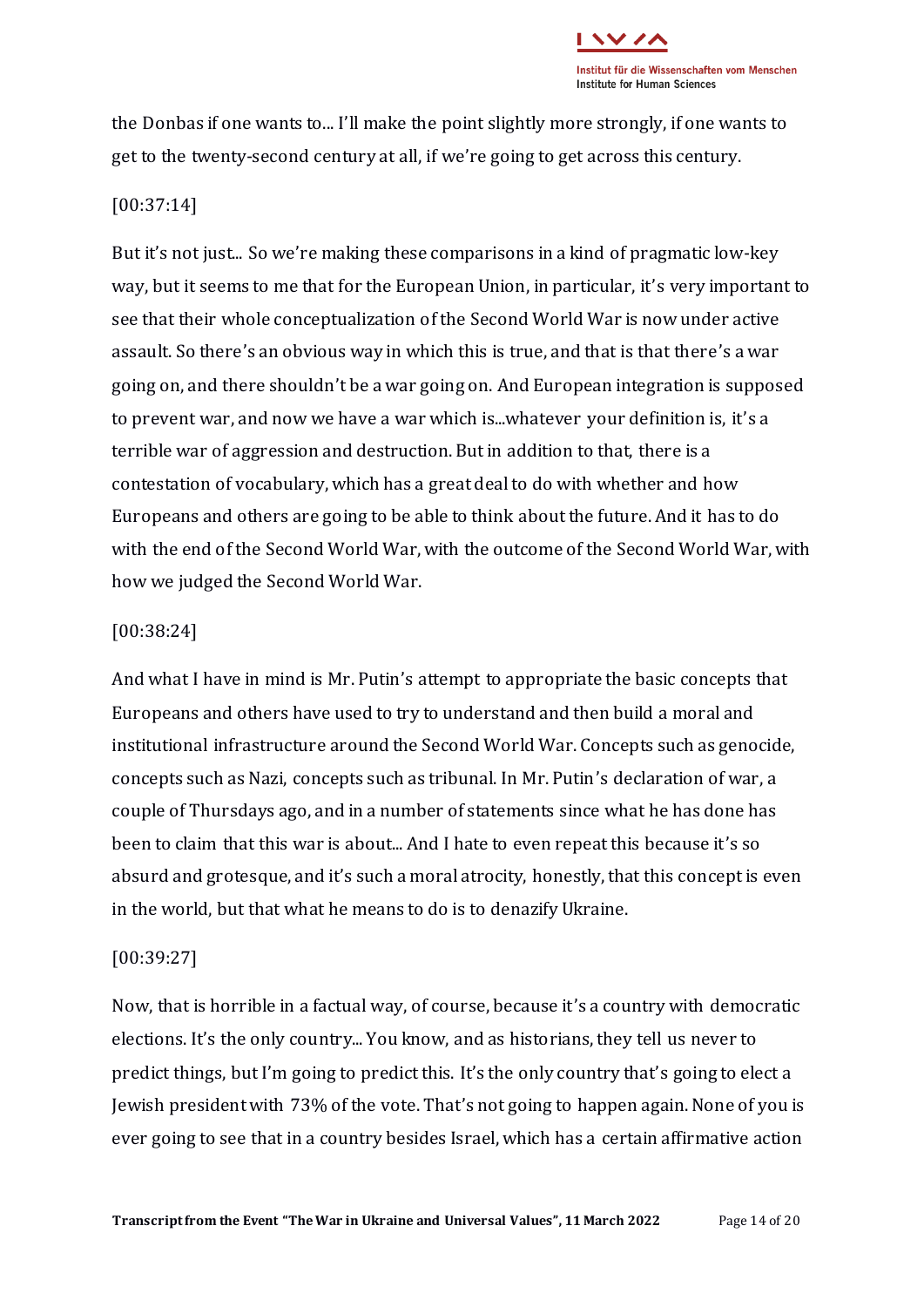

advantage in this respect. You're never going to see another country elect a Jewish president with 73% of the vote. It's not going to happen. That's Ukrainian history. That's not going to be anybody else's history.

### [00:40:15]

So this idea is factually grotesque, but its deeper problem is that it is a weapon directed at you. It's a weapon directed at the European conceptualization of this war because its aims are not just to mischaracterize the world, but to alter the world in a way where all of your characterizations will no longer make sense. If you characterize the world in this way, and then you carry out the threat, that is, God forbid, you win the war and you round up the Ukrainian intelligentsia, you round up all of the people who in some way stand for Ukraine, if you do that...and this is...I'm just saying what Mr. Putin says his war aims are, right? His war aim are the destruction of the Ukrainian state and nation, and he's explicitly called for tribunals to deal with these people.

#### [00:41:25]

If he does that, that's not just horrible on its own, it is a kind of war of aggression on European memory because he's taking the words Nazi and genocide, and not just making them meaningless, he's debasing them, he's perverting them. His claim is that, "Those words mean whatever I say they mean." There is no connection between signifier and signified, no connection between rhetoric and reality. He is making the claim that, "I, as the leader of Russia," define those words. And by extension, those words mean nothing besides power. There are no words, you have no words in your language to defy power. I'm going to take the basic words that you have taken from the 1940s. I'm going to take Nazis and genocide. I'm going to take those words away from you. I'm going to take the words, which are at the far extreme of describing a moral world, and I'm going to take them from you. I'm going to put them in the category of words that just mean what power says that they mean.

#### [00:42:50]

So, and, of course, this logic continues with the idea of tribunals. If there are trials as Mr. Putin... Again, I'm just quoting him. If there are trials, as he says there will be, what are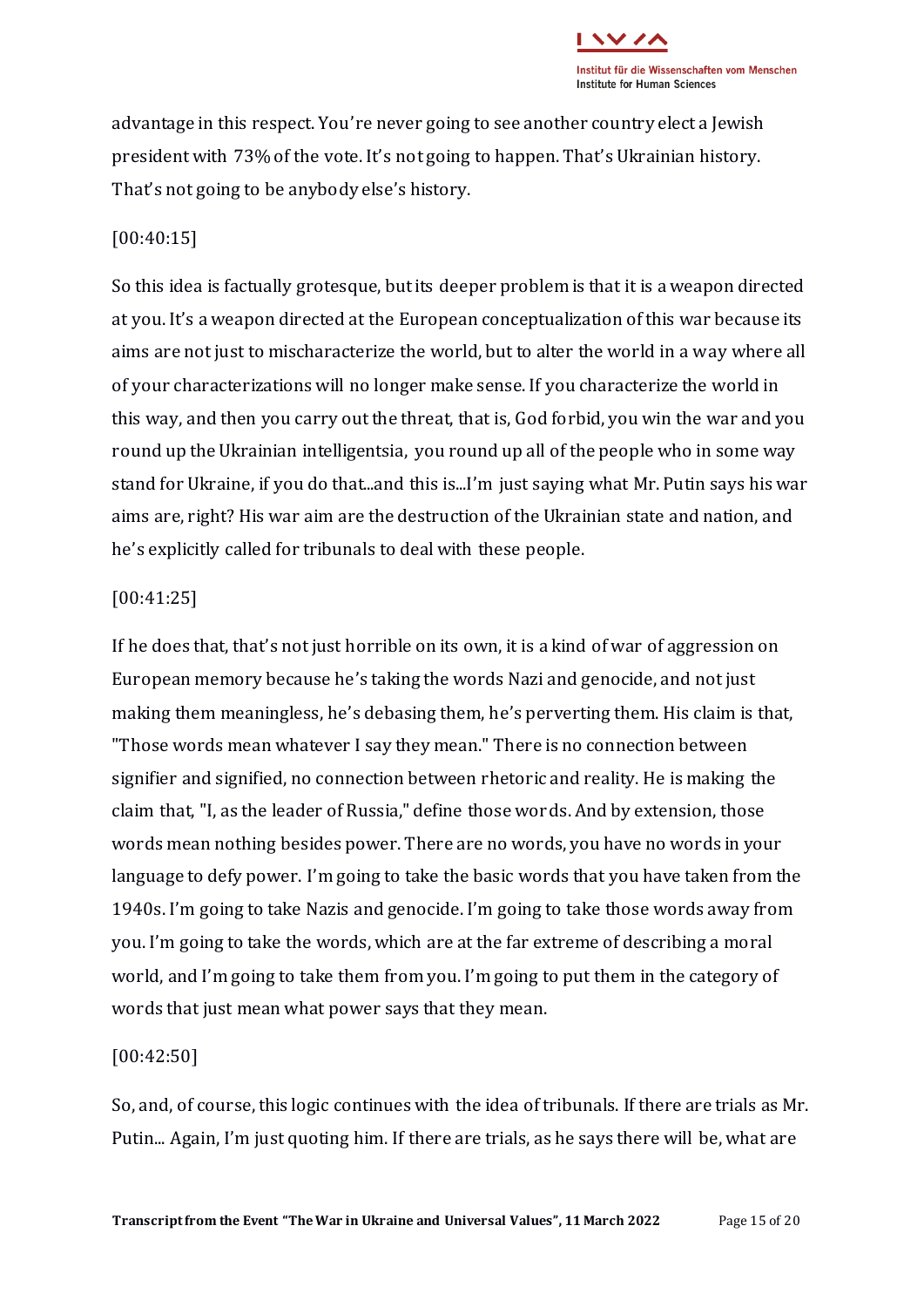

those trials? Those trials are deliberate perversions of Nuremberg. They are deliberate sham tribunals defined to take not just our vocabulary of atrocity and debase it, but also the very institutions like the rule of law, the application of the rule of law, and debase them, pervert them, put them on trial so to speak, make them look ridiculous. So, not just to commit an atrocity, but to commit an atrocity which makes judging atrocity seem absurd.

## [00:43:42]

This, I'm trying to say, is now a competing interpretation of the Second World War, which says that the meaning of the Second World War is that the leader of Russia has the capability to describe anyone he wants as Nazis, to accuse anyone he wants of genocide and that if he succeeds in doing that, and destroying a nation, and bringing people to trial and so on, then all that vocabulary, all those institutions, all of the psychological and moral basis upon which the European Union has been built, that's all gone. That is all gone. And so when Europeans are facing this war, they have to think, "What can we do in response to that?" And now I'm slowly moving to the future. It is, I think, not enough to say, "We learned from the Second World War." Maybe you did, but there has to be a reaffirmation of whatever it was that you learned from the Second World War, now, a practical reaffirmation.

#### [00:44:58]

Because let's say that it's actually true, that Europeans learned from the Second World War, and that brought about this process of European integration. If that were true, if that proposition were true, it would then certainly logically follow that when there is a war of destruction on this scale, the process of European integration would be extended to the country that is the victim of that war. And if European leaders and publics... And by the way, publics seems to be thinking the way that I'm thinking. Publics seems to be ahead of leaders on this question of whether Ukraine should be a member of the European Union. But if it's true that Europe learned something from the Second World War, and that the European Union is a response to the Second World War, if that is true, then it would certainly follow that Ukraine would be offered membership in the European Union now. And if it is not, if there is no active response from the European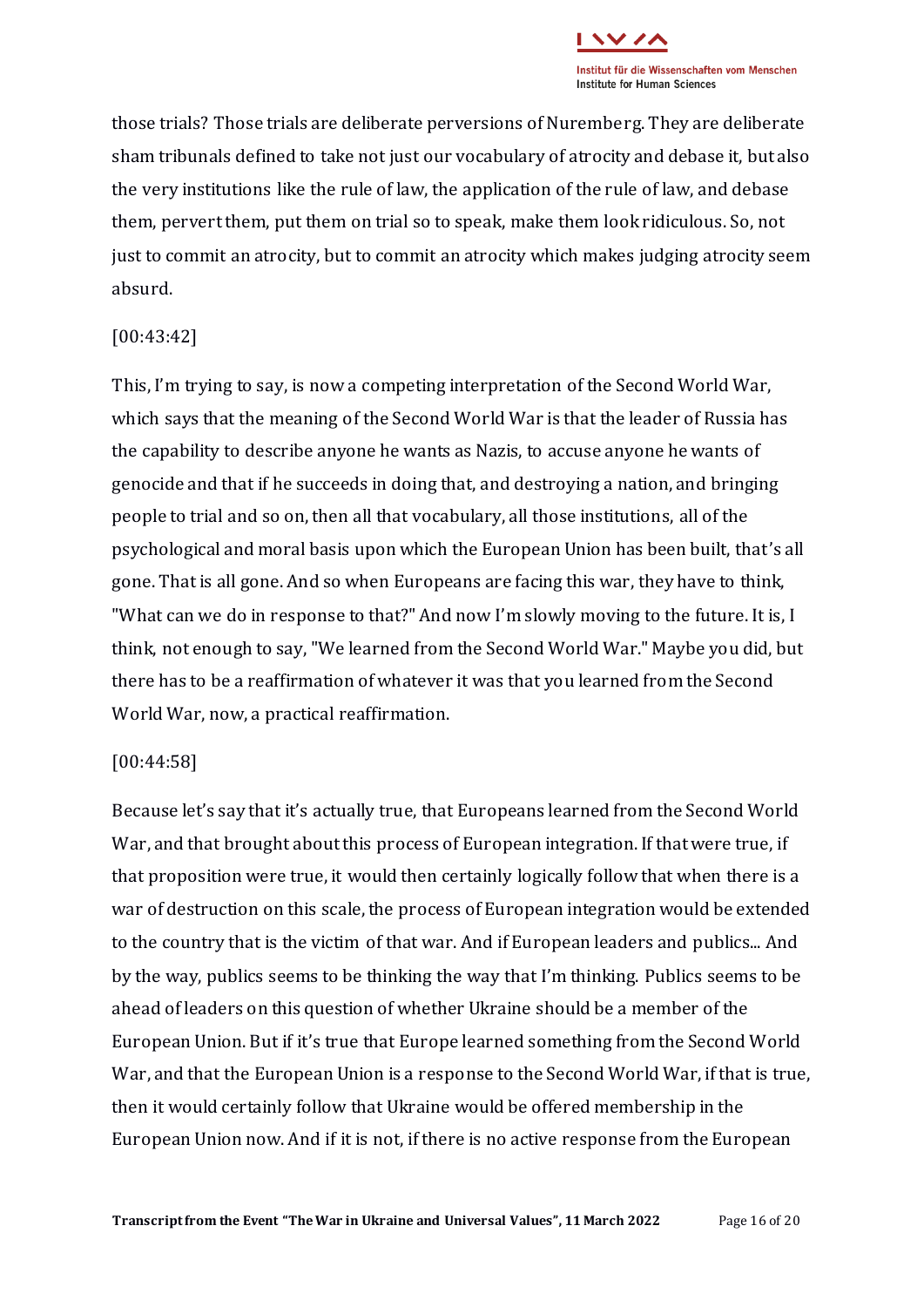

Union, if the European Union does not affirm itself when facing a war in 2022, as opposed to a war in 1942, it's relatively easy to face a war in 1942. It's relatively easy to talk about what you learned from that war.

## [00:46:22]

But if it's true at all that there was learning from that war, if that tradition is actually true, and I put a question mark behind this, then the war in 2022 has to be a war that by which, through which, as a result of which, European integration is confirmed. And if you don't do that, it's a little bit like asking the question of what would've happened if the Ukrainians hadn't defended their country. If you don't defend the notion of Europe as a peace project, if you don't defend the legacy of learning from the Second World War by also learning from this war, then you have lost the competition for what the Second World War actually means. You will have lost it to someone who says, "The Second World War is an argument for more war." That is what is at stake.

#### [00:47:25]

**PB:** It brings to mind the fact that I think we do not learn from history. We simply react to trauma as societies. And these reactions to trauma may be productive in Europe. After the Second World War, they created an emphasis on no nationalism, on interlinked statehood, on pacifism. That was clearly a reaction to what had happened before, but unfortunately, generational traumas fade and generational traumas also set perhaps a mold in which to see the future that isn't like the future at all. But as we're historians, I think I'm slightly wary of the fact that I feel myself carried along by a strong historical pathos. I think it is our job to take a step back and reflect on these things and not allow ourselves that easy way out.

#### [00:48:24]

But at the moment, we have a revived vocabulary we also thought had vanished: Zelensky is described, rightly so, as a hero. We lived in hero-less societies, even in societies that we're proud of no longer needing heroes. Now, my question to you is, to wrap up this conversation and open the questions to the floor, are we playing with fire by reviving historical pathos, by reviving ideas as heroism, and a motherland, and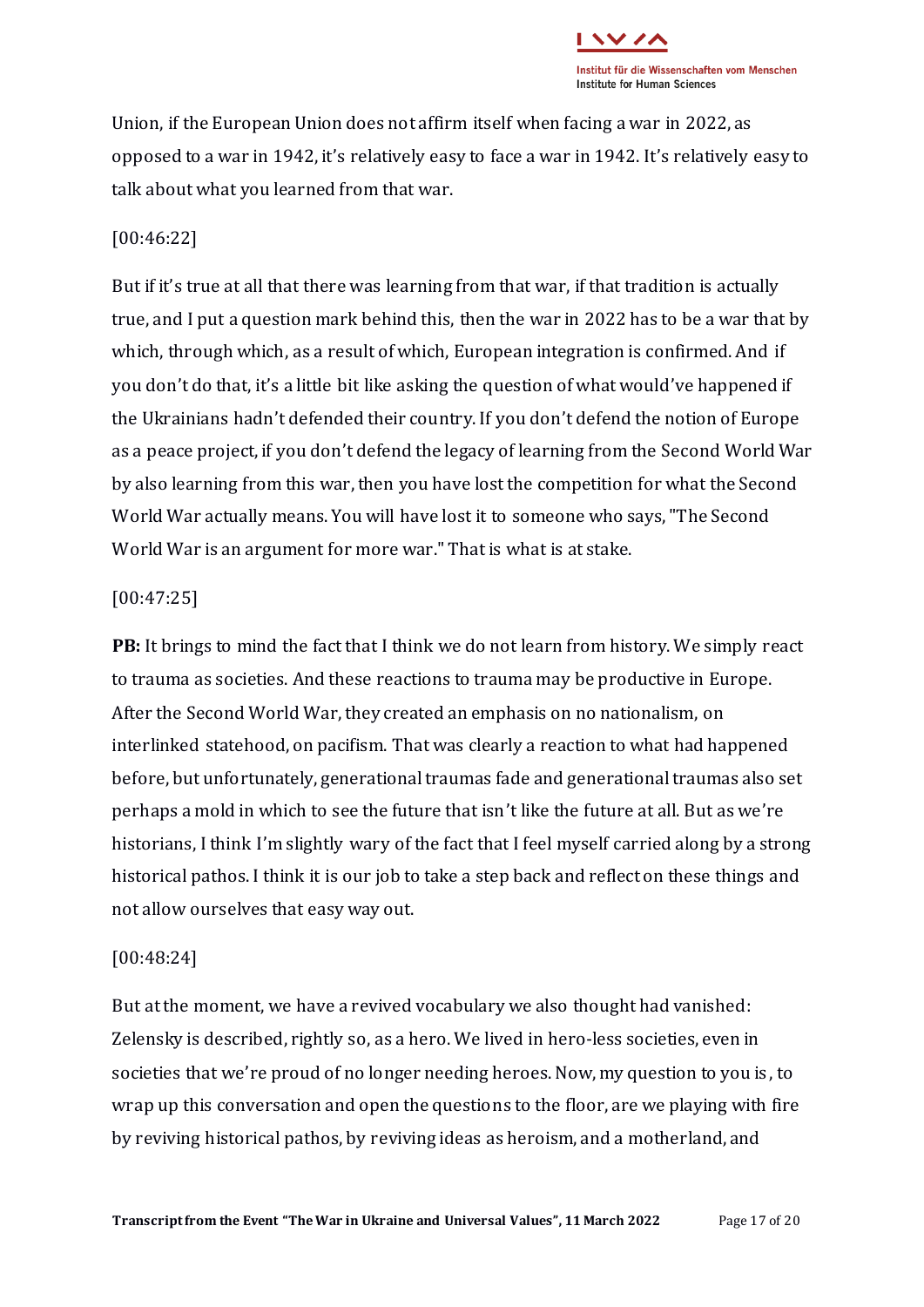

things like that, which are historically terribly loaded terms, or have we simply forgotten that a society can only exist if it has strong points of identity and if it has an awareness of extremists?

### [00:49:21]

**SP:** Well, thank you. Thank you for these thoughts and for this question. I first, maybe, will start with reacting to what Tim was saying and then you added to that new dimension, which generational trauma, but I would put emphasis on generations, right, and the question of learning and relearning World War II. I'm less familiar with the bookstores here in Vienna. I will have to visit them more often. But I certainly know that I was annoyed more than once walking into the American bookstores, Barnes & Noble in particular, and see just shelves after shelves all about World War II. And that was the only history that was, at least in small bookstores, where maybe 80% or 90% of the books were on World War II.

#### [00:50:24]

But I thought that with that annoyance to me came this belief that because there were so many books that people will not just read them but learn from them. And then as things started to develop again, and particularly in 2014, and then later in comparisons really with 1938 and 1939, and annexation of Crimea and so on, and appeasement that became a dirty word, but after becoming dirty it was removed completely from the vocabulary. And I realized that despite the fact that all that there was about history was World War II, the lessons are not learned at all. Or they're read as entertainment as opposed to something that has to provide a deeper understanding of history and the dangers that come with that. Because the world didn't react to the developments starting in 2014 in any way that suggested that anyone at all in that new generation of decision-makers read any of those books that I saw in the bookstores in the United States of America.

# [00:51:40]

And that for me means, again, the whole thing is about generation. And we almost assume that the experience and the lessons drawn from those events by the generation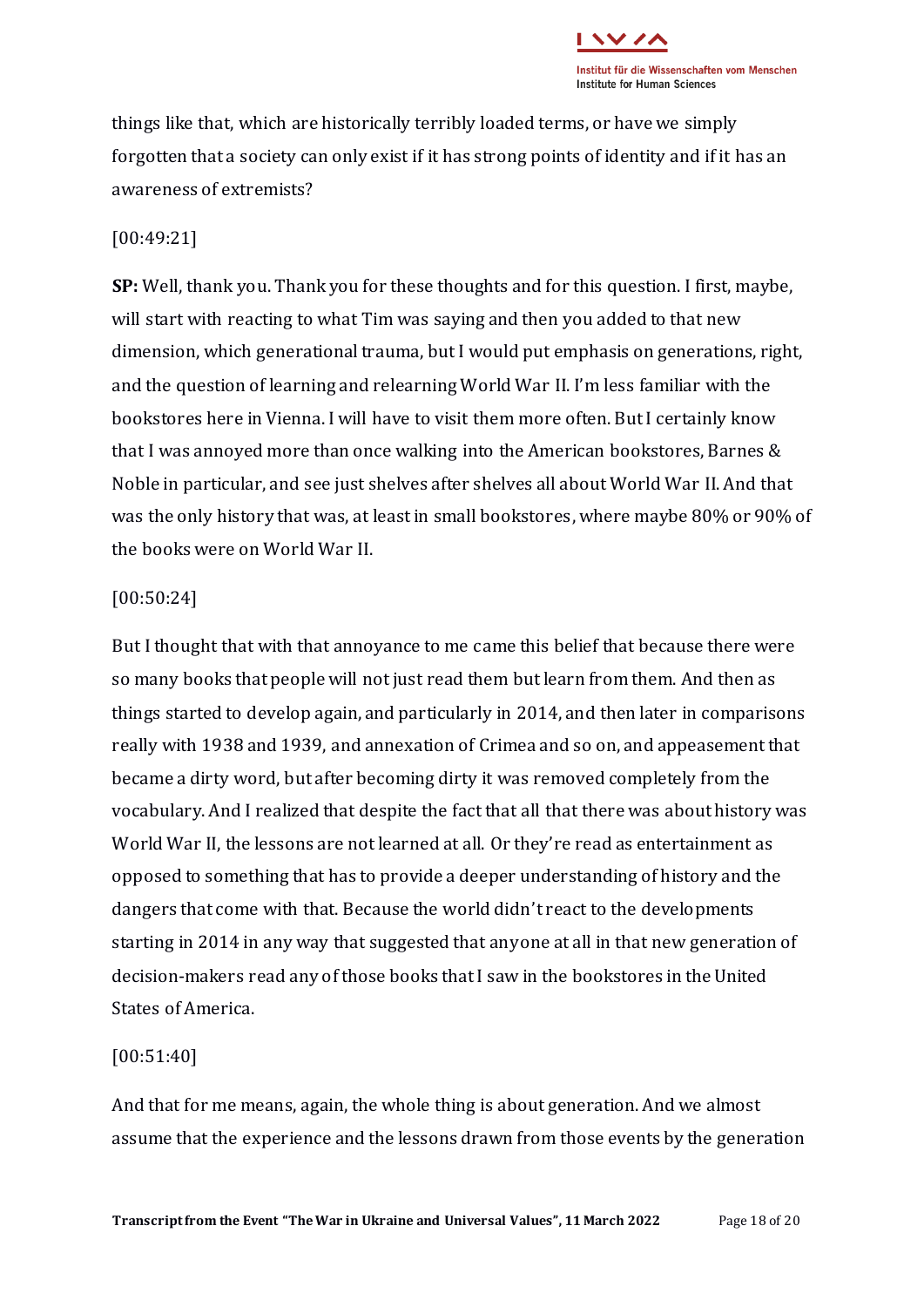

that built the European Union, by the generation of '50s and '60s who were making decisions, that somehow it was transferred to us as well, and it wasn't transferred. And I wonder whether this horrible war is also not just an invitation, but a demand and an opportunity to relearn history. To relearn history is not looking at the entertainment channel one episode after another, but looking at basically something that can happen today and can happen in the future if you don't act on that.

[00:52:36]

And in terms of heroes, whether nations need heroes to exist, I have no doubt that nations need heroes and need at least selfless acts for them to come to existence. And they need heroes and selfless acts. And selfless acts and then heroes, I look at that as basically a way by the society to recognize that act, to acknowledge it, to turn it into something that can be emulated. So they need that to survive. And how many heroes were there in British history between the wars? I don't know, maybe there were some Chamberlin and Churchill doesn't qualify but...

[00:53:48]

**PB:** Churchill doesn't qualify.

[00:53:49]

**SP:** But then came along 1940, and there was a demand and there was a response to that demand coming from Churchill, and we got that hero. Again, not a saint, yes, we know...

[00:54:06]

**PB:** I think Indians would disagree with you quite very vehemently, but...

[00:54:09]

**SP:** Well, absolutely. But look at the British and what he did to the British spirit.

[00:54:20]

**PB:** Yes.